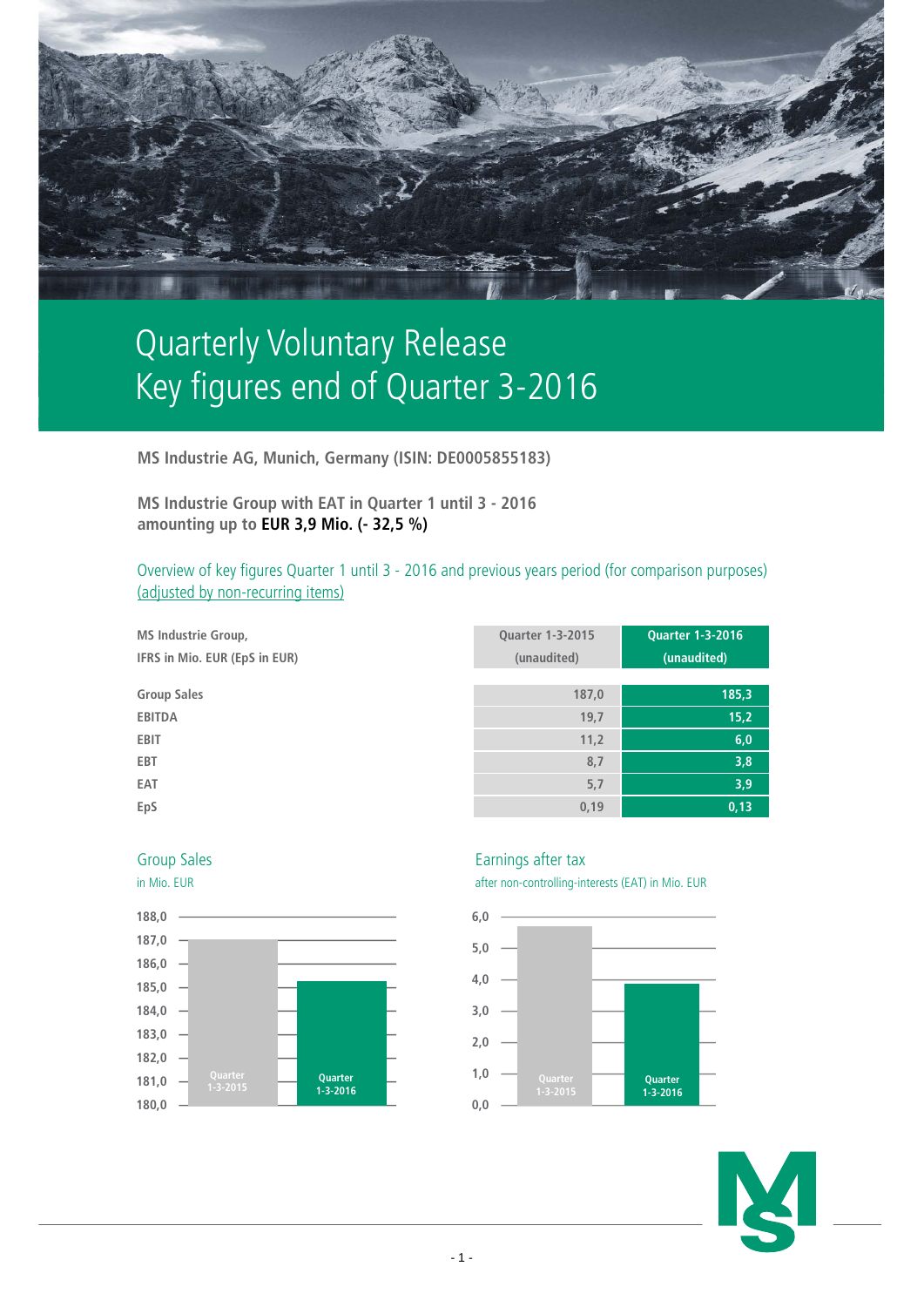

# Munich, November 15, 2016

Dear Shareholders, dear Employees and Business partners,

MS Industrie AG, Munich (ISIN: DE0005855183), based on the audited key figures of overall fiscal 2015 and the unaudited key figures of 1<sup>st</sup> half of fiscal 2016, published on August 18, 2016, sets on a voluntary base, unaudited quarterly IFRS-figures for Q1-Q3-2016, according to which Q3 was satisfactory on the background of the current economic situation in the most important market segments.

First 9 months of 2016 are characterized for MS Industrie-Group by a lack of sales increase, in comparison to previous year. In Q1-Q3-2016 this is fortunately not the case for the German sites of the group. At the US-site of the Group however, the business has performed market-driven weak both in comparison with the very good 1<sup>st</sup> three quarters of the previous year as well as compared to the very good  $3<sup>rd</sup>$  quarter of the previous year. The business development in the US has been accompanied with the further strengthening of the EUR/USD exchange rate, which unfortunately in 2016 had a negative effect on the total comprehensive income by the still high volume of US-sales.

Both in the Powertrain Technology Group, also briefly: "Powertrain", and in the Ultrasonic Technology Group, also briefly: "Ultrasonic", the sales development in Q1-Q3 under high capacity load was quite different. Turnover of business unit "Powertrain" at the end of Q3 on one hand is approximately 10 % under and turnover of business unit "Ultrasonic" on the other hand is around 1 % above the average sales of the previous year´s period. The business unit "Powertrain – Electric" sales are around 14 % above the average sales of the previous year´s period. Order backlogs end of September 2016, have been at a total of around Mio. EUR 113 and stand in the "Ultrasonic"-division by around 53 % above and in the "Powertrain"-division around 17 % below the order backlog end of September 2015.

The performance of MS Industrie-Group in Q1-Q3-2016 was satisfactory regarding the key earnings indicators, particularly earnings before interest, taxes, depreciation and amortization - EBITDA -, operating earnings before interest and tax - EBIT -, earnings before tax - EBT -, earnings after tax - EAT - and last but not least "Earnings per Share" – "EPS" - .

This development on one hand must be seen against the fundamentally positive background of a continuously recovering European commercial vehicle market: Registration increase of 13,1 % in Q 1-Q 3-2016 compared to the same period last year (increase in registrations in Germany: 11,3 %) and of 6,0 % in September 2016 compared to the same month last year, as the recent periodic evaluation, as of October 21, 2016, of well-known "ACEA" ("Association des Constructeurs Européens d'Automobiles", Brussels), again reconfirmed. The European market for heavy commercial vehicles over 16 tons has developed even a little better in Europe with a registration increase of 14,1 % in Q 1-Q 3-2016 compared to the same period last year, (increase in registrations in Germany: 8,0 %) (Source also: "ACEA", as of October 21, 2016). These figures give furthermore positive expectations, especially considering the fact that previous year 2015 for the European commercial vehicle industry was a satisfactory year only.

The US market for heavy trucks in terms of order income again declined greatly in September 2016 year on year with approximately -28 %, as, for example, from the current statistics of the private research firm "ACT" ("Americas Commercial Transportation Research, Co., LLC") can be read. In the meantime, this trend applies also to MS Industrie-Group ("NAFTA"-sales Q 1-Q 3-2016: -25 %) with its main customer Detroit Diesel Corporation / Daimler in North America, which sales in the "Class 8" segment have also significantly declined by approximately 25 % in Q3- 2016. End of September 2016 we have been informed, that production of "HDEP"-engines will be reduced, beginning October 2016 into 2017 by around 20 %. This message was not totally surprising, but the total impact on the mid-term planned group sales seems to become unexpectedly high. The extent to which the economic impact of the actual presidential change in the US could have a positive effect is currently not yet assessable.

Management Board is of the opinion that this is however less a structural problem than a temporary one, as has already been the case in the US market in the past several times. Important long and short term revenue drivers, such as the long term basic trend towards more transport of goods on the road, the new "Greenhouse Gas Regulation" (2017-2027) in the US, which will enter into force from the coming fiscal year, but also medium term catch-up effects against the background of a fundamentally relatively aged truck fleet, should lead to increased demand again. On this background, Daimler USA also expects an increase in new registrations, and thus higher unit numbers, from 2018 at the latest. This would also require more valve trainsystems, which are provided by the MS-Group exclusively.

With effect from the trade register entry of MS Powertrain Technologie GmbH, Trossingen, dated October 6, 2016, the process of retroactive separation of the former MS Spaichingen GmbH into the two business areas "Powertrain" (MS Powertrain Technologie GmbH) and "Ultrasonic" (MS Ultraschall Technologie GmbH, Spaichingen) effective retrospectively January 1, 2016 has been finally brought to a successful conclusion. The administrative division had already been outsourced to MS Industrie Verwaltungs GmbH, Spaichingen, in December 2015.

On the occasion of plastic industry fair"K" in Düsseldorf, MS Ultraschall Technologie GmbH presented a new generation of ultrasonic series welding machines from the "MS soniTOP" product family in October. These welding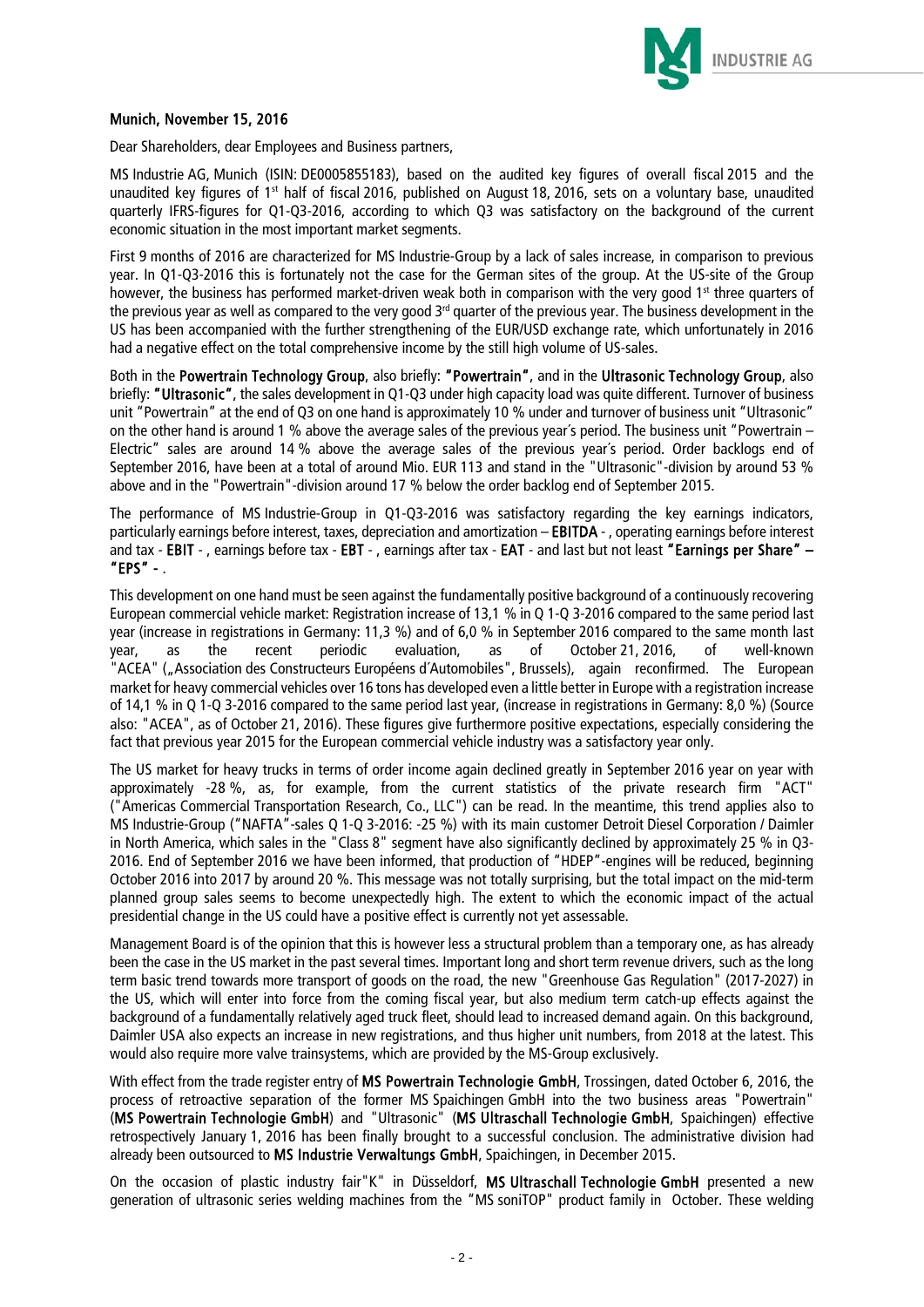

machines are designed especially for the manufacture of smaller components, e.g. in the automobile or electrical industry or in medical technology: for small parts and subassemblies which have small dimensions and require correspondingly accurate process control and precise welding. "Genesis", "Fusion", "Nexus" and "Opus" are the names of the four new machine models in the new "MS soniTOP" product family, which are setting new market standards in respect to precision, productivity and connectivity. They are available as table-top and pedestal machines and, apart from "Opus", can also be integrated into existing production lines as an "inline"-module for welding or sealing. The "MS soniTOP" machines are of course "industry 4.0 capable" by the latest "app"-control. As the "K"-fair has shown clearly, the new machines are in competition with respect to all major important areas such as the bending stiffness, the drive as well as the control system. Through the introduction of the new series machines, MS Industrie-Group is opening up a completely new customer range in the area of the production of small high-precision parts and assemblies.

Total adjusted consolidated revenues of MS Industrie-Group in the reporting period are at Mio. EUR 185,3 (prev. Mio. EUR 187,0), and therefore slightly below the level of the previous year's sales in Q1-Q3.

### MS Industrie AG generated,

for Q1-Q3 2016 in the Group:

Accumulated adjusted earnings before interest, taxes, depreciation and amortization - EBITDA - in the amount of Mio. EUR 15,2 (prev. Mio. EUR 19,7)

and for Q3-2016, only, in the Group:

Adjusted earnings before interest, taxes, depreciation and amortization - EBITDA - amounting to Mio. EUR 4,6 (prev. Mio. EUR 7,4).

#### Key figures for Q3-2016 (July to September 2016), adjusted by non-recurring items as described below, are as follows:

The previous year´s sales revenue is enhanced by the presentation of gross amounts of the new production plant project in the profit and loss statement, according to IFRS (revenues and material expenses each plus Mio. EUR 6,3).

Non-Recurring Items with an influence on profit and loss in Q3-2016 and in previous year´s period are essentially currency losses from procurement processes with predefined suppliers of around Mio. EUR -0,4 in previous year and costs arising from the insolvency of a supplier in the previous year in the amount of approximately Mio. EUR -0,5, which are reflected in the cost of materials, as well as relocation costs of the "Powertrain"-division of MS Technologie GmbH to the new premises in Trossingen-Schura in the amount of around Mio. EUR -0,1 (prev. Mio. EUR 0,0). All amounts before tax. These items have an influence on the period´s profit and loss and are therefore adjusted in the following key figures.

Total adjusted Consolidated Revenues in Q3 amount to Mio. EUR 58,5 (prev. Mio. EUR 64,2).

Adjusted earnings before interest, taxes, depreciation and amortization - **EBITDA** – in Q3 amount to Mio. EUR 4,6 (prev. Mio. EUR 7,4). Adjusted operating earnings before interest and tax - **EBIT** - in Q3 amount to Mio. EUR 1,5 (prev. Mio. EUR 4,6). Adjusted earnings before income tax - EBT - amount to Mio. EUR 1,1 (prev. Mio. EUR 3,4) and the adjusted result after taxes and minority interests - EAT – amounts to around Mio. EUR 1,9 (prev. Mio. EUR 2,3).

#### Key figures for the 1<sup>st</sup> 3 quarters of 2016 (January to September), adjusted by non-recurring items as described below, are as follows:

The previous year´s sales revenue is enhanced by the presentation of gross amounts of the new production plant project in the profit and loss statement, according to IFRS (revenues and material expenses each plus Mio. EUR 11,8). Sales revenue 2016 include reimbursements incurred from currency losses from procurement processes with predefined suppliers of around Mio. EUR 1,8.

Non-Recurring Items with an influence on profit and loss in Q1-Q3-2016 and in previous year´s period are essentially net reimbursements incurred from the previous fiscal year´s currency losses from procurement processes with predefined suppliers of a balance of around Mio. EUR +0,5 net, which are reflected in sales revenues (Mio. EUR +1,8) and cost of materials (Mio. EUR -1,3) (prev. Mio. EUR -1,3 cost of materials), and reimbursements incurred from the previous fiscal year´s additional costs arising from the insolvency of a supplier in the amount of approximately Mio. EUR +0,7 (prev. Mio. EUR -0,9) (cost of materials) as well as relocation costs of the "Powertrain"-division of MS Technologie-Group to the new premises in Trossingen-Schura in the amount of around Mio. EUR -1,2 (prev. Mio. EUR 0,0). All amounts before tax. These items have an influence on the period´s profit and loss and are therefore adjusted in the following key figures.

Adjusted, cumulative total revenues in the 1<sup>st</sup> 3 quarters of 2016 amount to Mio. EUR 185.3 (prev. Mio. EUR 187.0), of which Mio. EUR 170,3 (prev. Mio. EUR 172,3) result from MS Technologie-Group.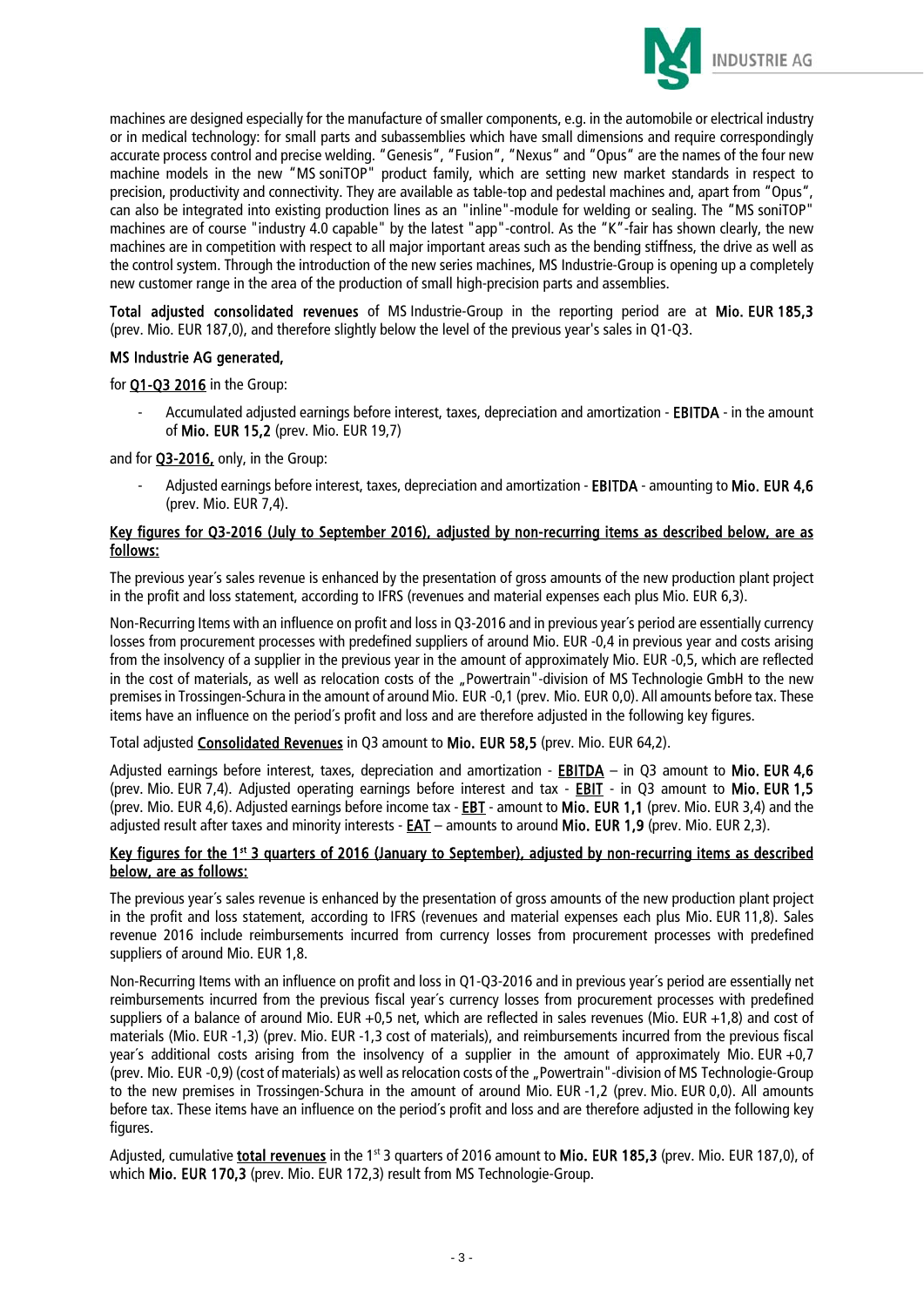

Total Factory Output, inclusive positive changes in inventory, totalling to around Mio. EUR 2,5 (prev. Mio. EUR 6,5), is Mio. EUR 187,8 (prev. Mio. EUR 193,6) and with -3,0 % slightly below previous year´s period output as well.

In the regional sales market USA / Canada ("North America") the achieved revenues in 01-03-2016 are totalling Mio. EUR 61,5 (prev. Mio. EUR 81,8). Thus around still 33 % (prev. 44 %) of consolidated total revenues of the MS Industrie-Group in Q1-Q3-2016 with a significant decrease have been achieved in the North-American market.

In absolute terms, total sales in the "Asia / Pacific" region and in the "Other Americas" in Q1-Q3-2016 together now account for around Mio. EUR 3,4 (prev. Mio. EUR 8,0), in absolute terms a considerable decrease, especially due to the current economic downturn manifested in the two major economic regions. Our percentage sales volume in the "Asia / Pacific" region and in the "Other Americas" in Q1-Q3-2016 in total was by around 1,8 % (prev. 4,3 %) of consolidated sales.

Adjusted gross profit amounts to Mio. EUR 87,7 (prev. Mio. EUR 84,4) slightly above previous year's period. The adjusted gross profit margin has also increased by 2,2 percentage points from 45,1 % to 47,3 %.

Adjusted earnings before interest, taxes, depreciation and amortization - **EBITDA** - in Q1-Q3 amount to Mio. EUR 15,2 (prev. Mio. EUR 19,7), adjusted operating profits before interest and tax - **EBIT** - amount to Mio. EUR 6,0 (prev. Mio. EUR 11,2). Adjusted profits before income tax - **EBT** – in the group in Q1-Q3 amount to around Mio. EUR 3,8 (prev. Mio. EUR 8,7). The results after taxes and minority interests - EAT - in Q1-Q3 amount to around Mio. EUR 3,9 (prev. Mio. EUR 5,7).

The difference between earnings before tax (EBT) and net profit after tax (EAT) in Q1-Q3 is primarily due to deferred tax income amounting to Mio. EUR 1,1 (prev. deferred tax expenses Mio. EUR 1,4), of which Mio. EUR 0,4 deferred tax expenses arise from the use of deferred tax assets on tax loss carryforwards of the parent company MS Industrie AG and Mio. EUR 1,5 deferred tax income arise from the granting of deferred tax credits to the US-daughter company MS Industries USA for 2015 and previous years. In addition, current tax expenses were incurred, amounting to Mio. EUR 1,0 (prev. Mio. EUR 0,9).

Total Comprehensive Income for Q1-Q3-2016 before adjustments amounts to Mio. EUR 3,0 (prev. Mio. EUR 5,9). The difference between earnings after tax (EAT) before adjustments and the total comprehensive income after income taxes in Q1-Q3 primarily results from negative foreign currency translation differences (EUR-USD) recognized in other comprehensive income ("OCI") without profit impact in a total amount of Mio. EUR -0,8 (prev. positive foreign currency translation differences (EUR-USD) in a total amount of Mio. EUR +1,6).

Adjusted **Earnings per share - "EPS"** - in Q1-Q3-2016 attributable to the shareholders of the parent company MS Industrie AG in accordance with IAS 33 amount to EUR 0,13, based on the weighted average number of shares issued until September 30, 2016 (29,8 million shares (basic and diluted); in previous period adjusted earnings per share basic and diluted amounted to EUR 0,19 (based on the weighted average number of 29,8 million shares).

As at September 30, 2016, Cash and cash equivalents in the group amount to Mio. EUR 4,9 (Dec. 31, 2015: Mio. EUR 2,4). Liquid funds as at September 30, 2016 amount to Mio. EUR -3,7 (Dec. 31, 2015: Mio. EUR +1,6). The decrease in liquid funds is mainly due to a negative Q1-Q3-cash flow from operating activities mainly due to positive changes in inventory and accounts receivable and planned negative cash flows from investing activities, not fully compensated by the positive cash flows from financing activities.

The Group's equity ratio has decreased slightly compared with December 31, 2015 and as at September 30, 2016 amounts to 30,6 % (December 31, 2015: 31,6 %), while the total assets have been increased by 10,0 %. The slight decrease in the equity ratio is primarily due to the significant increase in total assets. The increase in total assets is again primarily due to a reporting date driven working capital build-up in MS Industrie-Group. In absolute figures, equity and non-controlling interests have significantly increased by Mio. EUR 3,2 to Mio. EUR 50,4 (December 31, 2015: Mio. EUR 47,2).

The number of employees in the group continued to increase up to 1.130 permanent employees on September 30, 2016 according to plan, compared to 1.068 permanent employees as at December 31, 2015.

MS Industrie-Group for the entire fiscal year 2016 has been planning originally to reach a slight increase of the adjusted consolidated revenues of around 6 % to around Mio. EUR 270, as described in the annual financial report 2015. Based on the turnover- and market-figures of the first half of the fiscal year it has been assumed in the group`s management report as of June 30, 2016, that adjusted consolidated revenues would be nearly on the level of previous fiscal year 2015 (approx. Mio. EUR 255). Based on the figures as of September 30, 2016 it is assumed that in the current situation this objective will not be achieved. Instead it is assumed that the adjusted consolidated revenues will be below the level of fiscal year 2015 and therefore at around Mio. EUR 240. For the entire fiscal year 2016 in contrast to the forecast 2016 in the annual financial report 2015 a substantial decrease of the adjusted key earnings ratios EBITDA, EBIT, EBT, EBIT margin, and earnings per share from continuing operations (excluding non-recurring items) is expected. For the entire